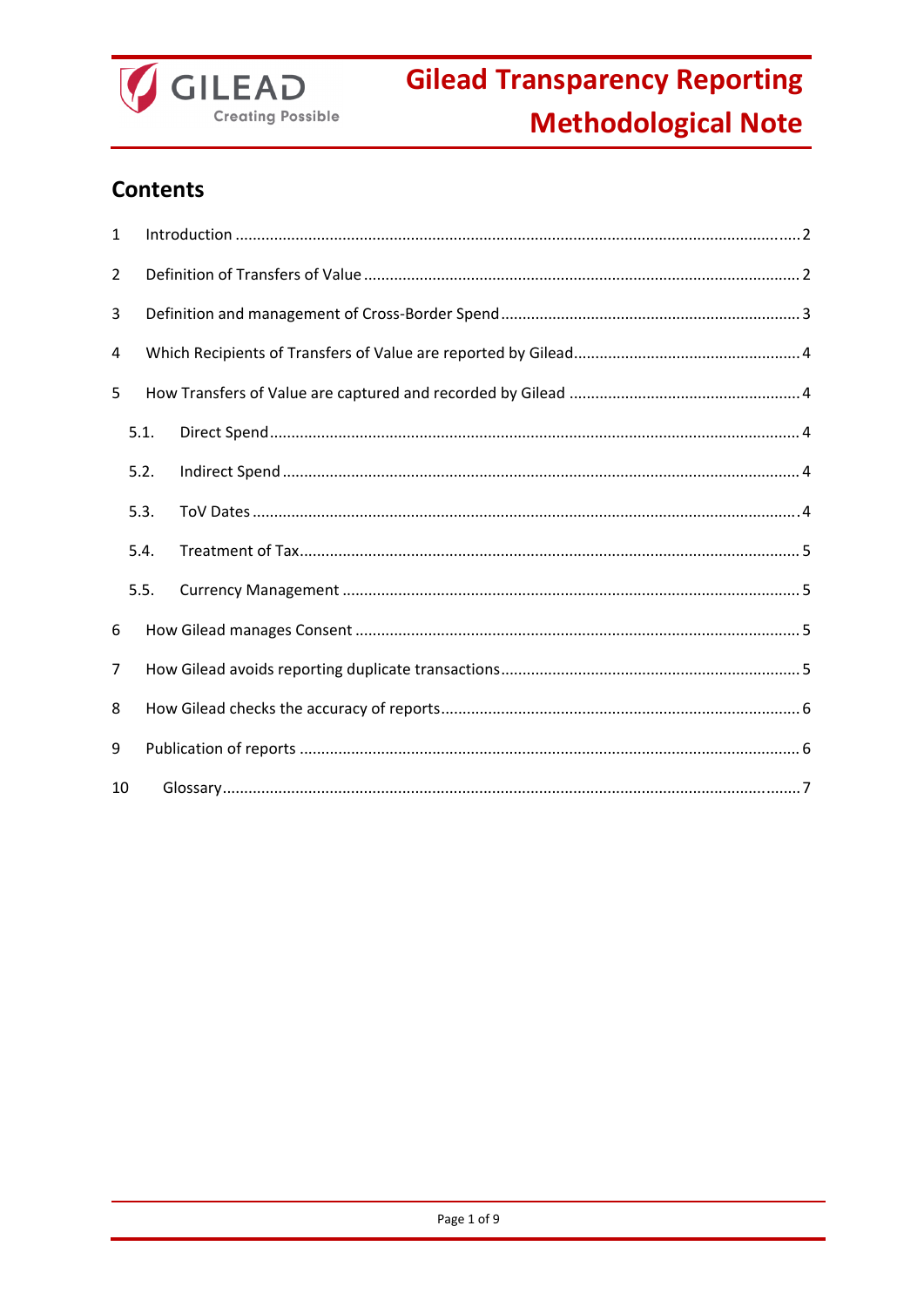## **1 Introduction**

This methodological note is intended to help readers understand how the **Transfers of Value (ToVs)** from Gilead Sciences Inc. and its **Affiliates** (**Gilead**) to **Healthcare Professionals (HCPs)** , **Healthcare Organisations (HCOs)** and **Patient Organisations** (collectively referred to as **Reportable Recipients**) within **EFPIA** countries have been collated and reported. This note covers all EFPIA countries and highlights any differences in specific countries where they may exist.

A glossary has been included at the end of this methodological note containing an alphabetical list of the main terms used within this note and their definitions. The terms in the glossary are always capitalised and appear in bold on first use within this note to aid lookup. The glossary also contains hyperlinks to other terms defined within the glossary to aid understanding.

Gilead began its EFPIA transparency reporting project in 2013 to supplement existing country transparency reporting mechanisms in Denmark, France, Netherlands, Portugal, and UK. This was to ensure that Gilead would be ready to capture all relevant ToVsto **Reportable Recipients** prospectively throughout 2015 prior to the first EFPIA disclosure in 2016.

To enable Gilead to have assurance that all ToVs to all Reportable Recipients will be reported in the correct format and language(s) for each country, it was decided to automate and standardise data extraction as far as possible and to use a **Reporting Engine** supplied by a **Reporting Engine Provider** to produce the reports.

In 2021, Gilead changed the Reporting Engine and its Provider as part of an overhaul and streamlining of its transparency systems globally within Global Transparency Project. The principles and methodology described in this document continue to apply in the new system and where there is a change as a result of this transition this is explicitly stated herewith.

To help with checking and managing the data locally, Gilead has engaged a **Transparency & Monitoring Specialist** for each Gilead Affiliate who is responsible for ensuring completeness and accuracy of data.

## **2 Definition of Transfers of Value**

ToVs may arise from the following broad types of activity (there are others):

- a. **Advisory Boards** ‐ HCPs give Gilead independent advice and contribute with their expertise on particular aspects of Gilead's strategy or the use of Gilead's medicines, where the knowledge cannot be obtained within Gilead. Patient Organisations via their representatives also may give Gilead independent advice and contribute via their personal experiences where the knowledge cannot be obtained within Gilead. Gilead may pay an honorarium to each participant and / or pay their travelling expensesto the place where the meeting is being held.
- b. **Meetings** ‐ Gilead arranges meetings for HCPs on different topics such as education on a specific therapy area or other scientific events. The knowledge and expertise of HCPs are often needed to help conduct these events. Gilead may arrange meetings focusing on disease awareness. The knowledge and expertise from Patient Organisations is often needed to help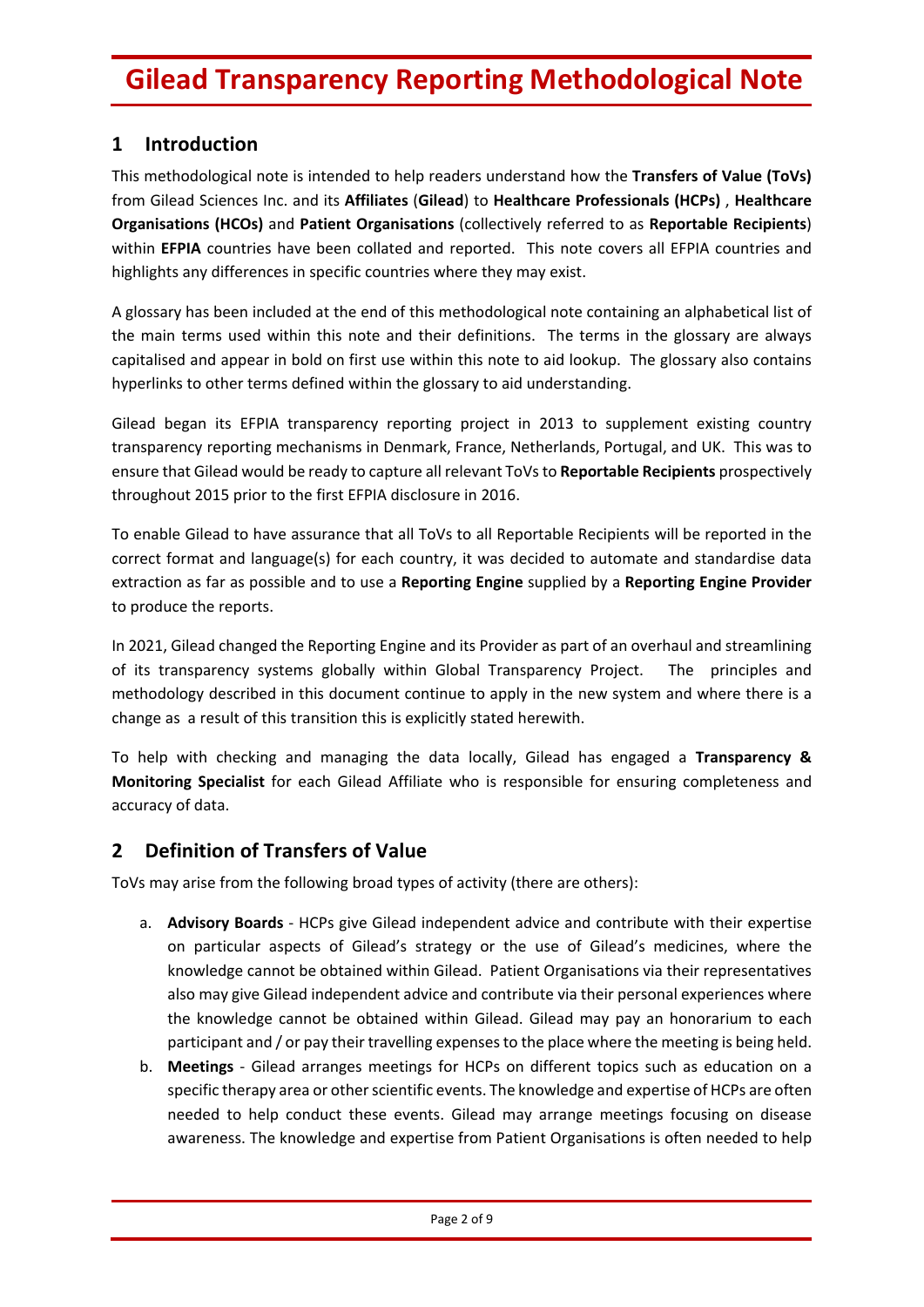conduct these events. Gilead may pay an honorarium and/or travelling expenses to the consultants and Patient Organisation representatives participating in these events.

- c. **Individual support** Gilead may support one or more HCPs or members of Patient Organisations to attend a scientific conference or congress which might include paying the HCPs' conference fees and / or their travelling expenses.
- d. **HCO Sponsorship** ‐ Gilead may Sponsor one or more HCOs who will choose which HCPs to send to a conference. In this case, Gilead does not know which HCPs received the ToVs and will therefore report the ToVs against the relevant HCOs.
- e. **Clinical trials** ‐ Gilead pays HCOs to participate in clinical trials which are an essential part of ensuring that medicines are effective and have an appropriate safety profile. Gilead may also pay travelling expenses for HCPs involved in clinical trials to travel to meetings with other HCPs involved in the same clinical trials. Clinical trials ToVs are reported within the aggregated figure for research and development activities within each country provided the clinical trials are not Non-Interventional Retrospective. Following the relevant EFPIA guidance, any ToVs for Non‐Interventional Retrospective clinical trials are reported at individual level as fees for services and associated travelling expenses.
- f. **Market research** ‐ small ToVs might be made to HCPs in return for answering questions about Gilead products and / or a therapeutic area. Gilead generally participates in "double blinded" market research where it does not know the identities of the participants. Gilead has therefore not reported any ToVs for these market research activities.
- g. **Investigator Sponsored Research** research may be undertaken by individual HCPs and / or HCOs where they would like to investigate a particular aspect of a Gilead medicine. This type of research, where supported by paying a **Grant** to the relevant HCO, is reported as a ToV under the appropriate heading.
- h. **Grants** and **Donations** Gilead may make grants or donations to HCOs or Patient Organisations to enhance patient care or for the purpose of supporting research or education, with no consequent obligation on the recipient to provide goods or services to the benefit of the donor in return.
- i. Note that food and drink is not reportable under the **EFPIA Code**.

## **3 Definition and management of Cross‐Border Spend**

Some ToVs to Reportable Recipients are made by a Gilead Affiliate, or on behalf of a Gilead Affiliate, that is not the "home country" (country of principal practice) of the Reportable Recipient receiving the ToVs. For example, Gilead UK might make ToVs to a German HCP, or an events agency working for Gilead's European Head Office might make ToVs to several HCPs from different countries. This is called **Cross‐Border Spend**.

Any ToVs made by, or on behalf of, any Gilead Affiliates to Reportable Recipients within EFPIA countries, including Cross-Border Spend, are captured as described under "How Transfers of Value are captured and recorded by Gilead".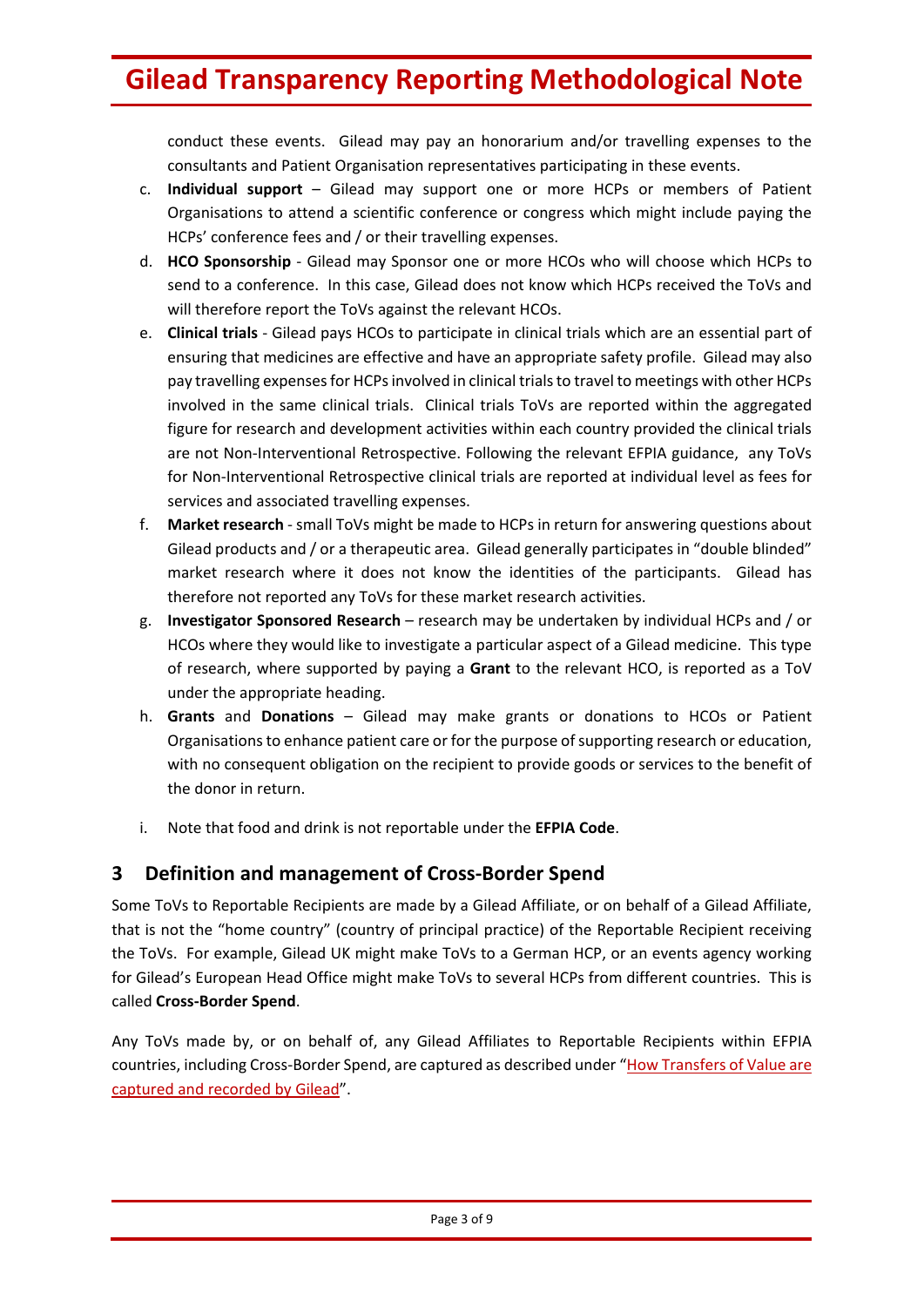## **4 Which Recipients of Transfers of Value are reported by Gilead**

Gilead has flagged all Reportable Recipients as defined under the EFPIA Code within its internal systems to aid extraction of relevant ToVs. The Reportable Recipients are defined in the Glossary.

Where HCPs have set up separate legal entities through which to deliver their services, Gilead discloses the transfer of value under the names of the HCPs themselves wherever clearly identifiable; otherwise, the transfer of value is disclosed under the name of the legal entity, being treated as an HCO.

Where Gilead has made a transfer of value to a department within an HCO, that transfer of value is disclosed under the name of the HCO, not the department.

In all EFPIA reporting countries, the local reporting template used is in the local language(s) and includes any additional fields required by particular countries such as a specific unique identifier for HCPs and / or HCOs.

Professional Congress Organisers (PCO) are not reportable recipients. Transfers of Values made to PCOs are disclosed under the end recipients (HCOs or HCPs) if they are clearly identifiable and the exact values transferred to them are made available by the PCOs.

## **5 How Transfers of Value are captured and recorded by Gilead**

#### **5.1. Direct Spend**

Gilead makes some ToVs directly to Reportable Recipients; these transfers are referred to as **Direct Spend.** Direct Spend typically covers items such as fees for services and associated travelling expenses, plus any non‐monetary ToVs made to HCPs via Gilead employee out‐of‐pocket expenses.

Gilead has modified its **Enterprise Resource Planning (ERP)** system and employee expense reimbursement system to extract all Direct Spend to any Reportable Recipient into a standardised format. These data are uploaded into an internal database where they are checked and stored temporarily before being transferred to the Reporting Engine.

#### **5.2. Indirect Spend**

ToVs made to Reportable Recipients by **Third Party Vendors** on behalf of Gilead are called **Indirect Spend**. Indirect Spend typically covers travel and accommodation at meetings and conferences and may also include honoraria payments.

Gilead uses a template Excel spreadsheet to enable Third Party Vendors to capture ToVs to Reportable Recipients. The template Excel spreadsheet provides data in the same standardised format, which are then treated in the same way as for Direct Spend as described above.

#### **5.3. ToV Dates**

The date recorded against each ToV determines the ToV reporting period. The ToV date recorded by Gilead is the payment date except for the following instances: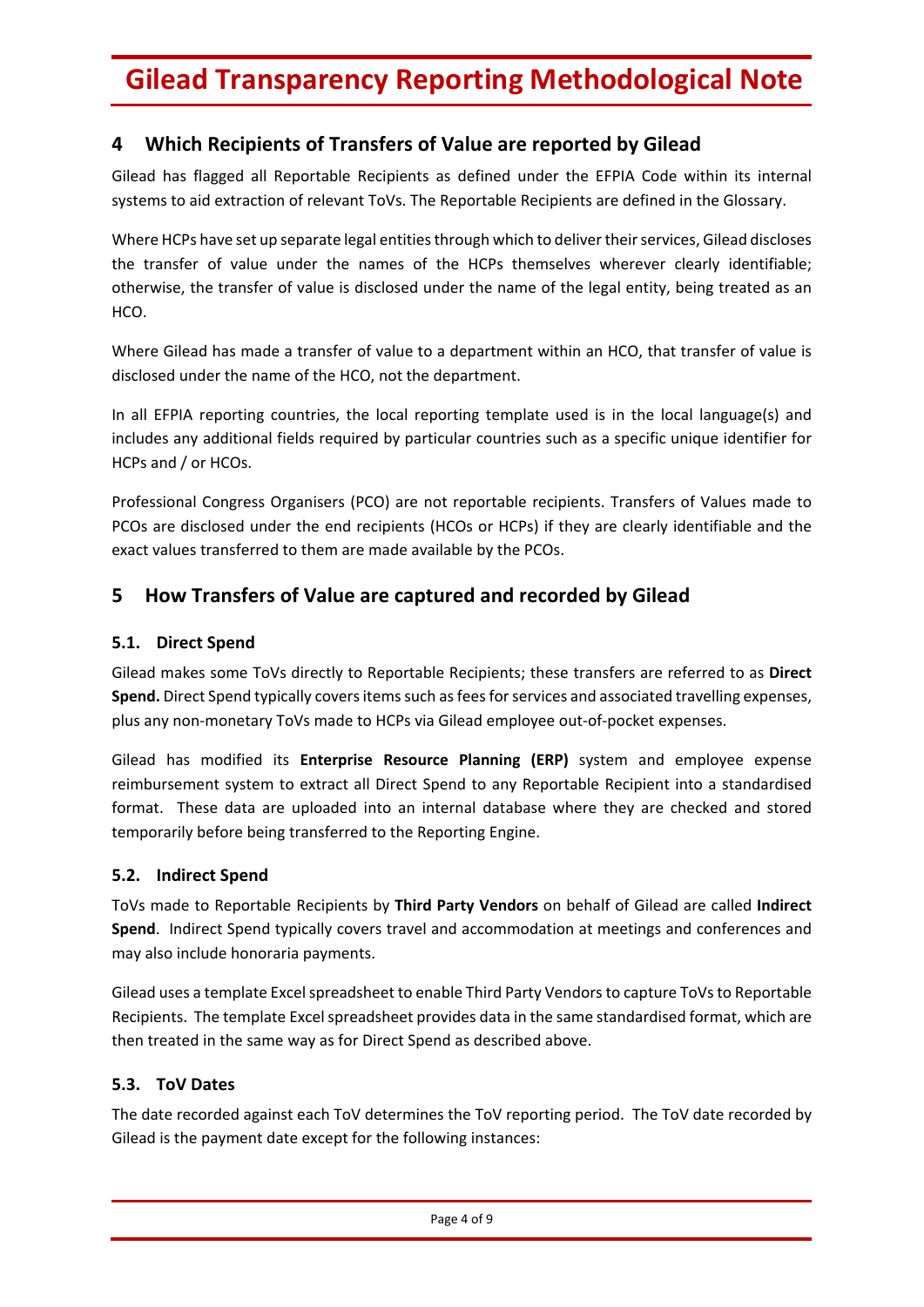- a. Air / Rail Travel: The ToV date is the date the travel ticket is issued; from August 2021, the ToV date of these types of travel is the departure date. This change is as part ot the transistion to Global Transparency Platform.
- b. Travel Transfers: The ToV date is the date the transfer was provided; and
- c. Accommodation: The ToV date is the latest date on which the accommodation was provided (i.e. the last day of the hotel stay).

For Swiss co-payments, the ToV date is the date on which Gilead invoiced the HCP to receive the copayment. This may result in the original ToVs and the co-payments being reported in different reporting periods.

Some payments were made in 2021 for activities that occurred in 2020, and these are reported as ToVs in the 2021 report. Equally, some payments were made, and will be reported, in 2021 that relate to activities that occur in 2022.

#### **5.4. Treatment of Tax**

Three EFPIA reporting countries, Austria, Greece and Italy, have mandated that ToVs are reported exclusive of taxes. Gilead has complied with that mandate.

#### **5.5. Currency Management**

Each ToV is transferred to the Reporting Engine in its original currency. The Reporting Engine has the capability to convert the ToV into any currency enabled within the system. This permits Gilead to publish the required local report in local currency, albeitsome ToVs may have been made in a currency other than the local currency.

The Reporting Engine Provider maintains exchange rates within the Reporting Engine using rates obtained from a well‐known, reputable provider.

## **6 How Gilead manages Consent**

As required by local **Data Privacy** legislation Gilead has sought **Consent** from Reportable Recipients for individual disclosure of their ToVs in the **EFPIA Report**. Such Consent has been obtained either on an engagement‐by‐engagement basis, or by reporting period, based on Gilead Affiliate business processes.

Gilead does not permit "cherry‐picking": either all ToVs made to a Reportable Recipient in a reporting period are disclosed individually, or they are disclosed in aggregate.

## **7 How Gilead avoids reporting duplicate transactions**

Gilead has put in place several steps to ensure that ToVs are reported only once. The key step is that the Gilead Affiliate that makes the ToV is responsible for capturing the ToV.

Where Gilead works with other pharmaceutical companies, each company reports the ToVs relating to the activities that they organised. For jointly organised events, the companies agree in advance which ToVs will be reported by each company. This mechanism avoids duplicate reporting for joint activities.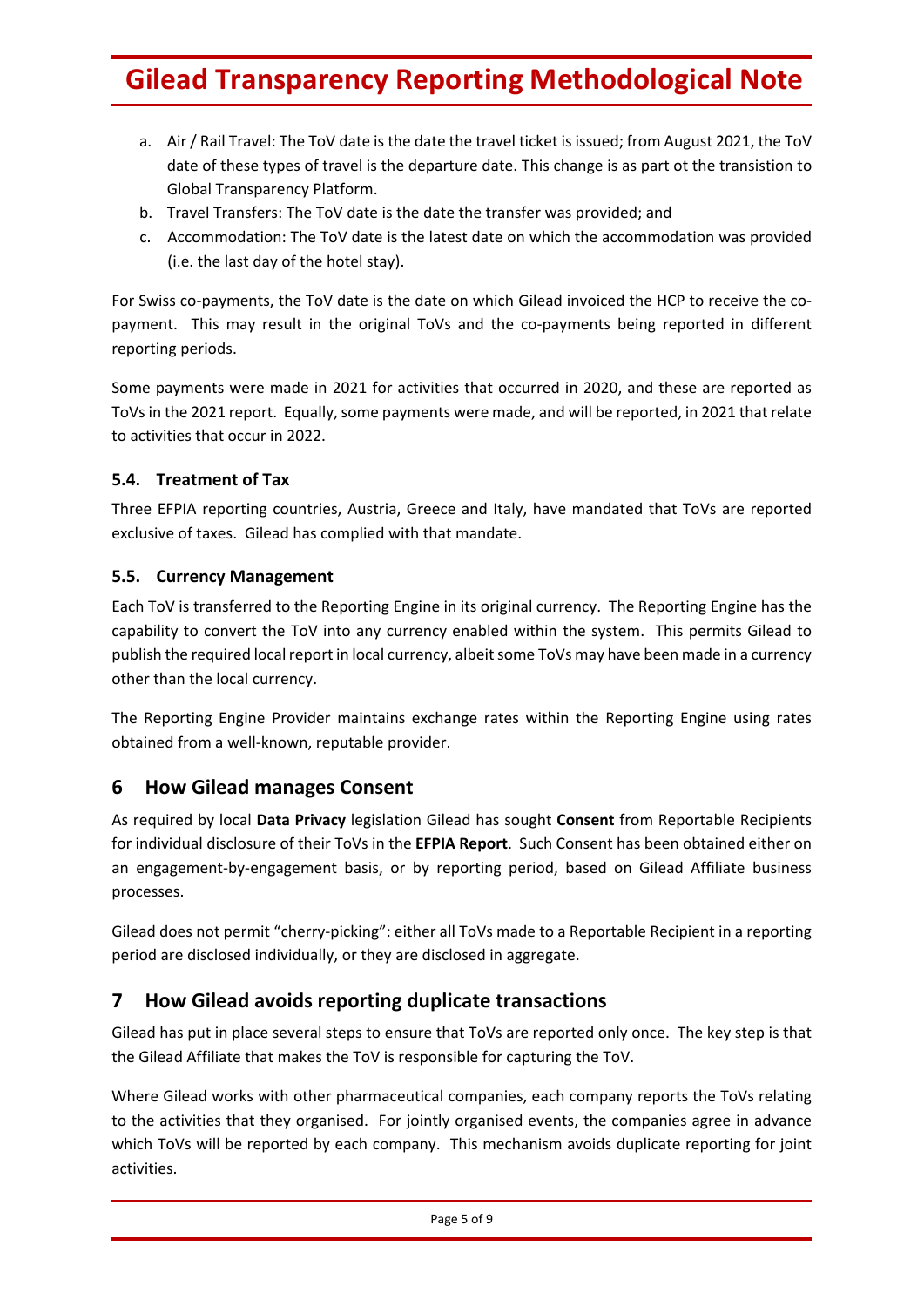Transparency & Monitoring Specialists are responsible for reviewing Reportable Recipient ToVs in the Reporting Engine and taking reasonable steps to identify and resolve any potential duplicates.

### **8 How Gilead checks the accuracy of reports**

In addition to the steps above to prevent duplicate ToVs, Transparency & Monitoring Specialists also review Reportable Recipient ToVs in the Reporting Engine for accuracy and completeness. Some of the activities they undertake as part of this review may include:

- a. Identifying inconsistencies in the EFPIA Report output, such as travelling expenses associated with services with no fees for services, or travelling expenses related to Sponsorship of cost of events without any associated registration costs;
- b. Sample checking ToVs back to source documentation, such as signed contracts or supplier invoices; and
- c. Tracing expected ToVs from planning documents through to the Reporting Engine;
- d. Before the disclosure publication, reportable recipients are given the opportunity to review the ToVs associated with them, and request amendment if required.

Such activities as those described above give Gilead reasonable assurance that the ToVs it reports are as accurate and complete as possible.

## **9 Publication of reports**

Transparency & Monitoring Specialists are responsible for producing the local report required under their local EFPIA Code implementation and publishing it appropriately. The local report is published in one of the following ways, as required locally: via the local industry association platform; on the local industry association website; on the local government website; on Gilead's Affiliate website.

Reportable Recipients may notify Gilead of any errors in reporting or withdraw their Consent at any time.

In EFPIA reporting countries where Gilead has no Affiliate but where ToVs have been made to Reportable Recipients, EFPIA reporting is managed centrally by the Transparency & Monitoring Specialist at Gilead's European Head Office.

In EFPIA reporting countries where Gilead has no Affiliate and a local Distributor makes ToVs to Reportable Recipients, Gilead is responsible for EFPIA reporting.

Gilead's document retention period is 10 years in lieu of any statutory retention period.

Any queries regarding Gilead's EFPIA reporting should be addressed to public affairs@gilead.com.

March 2022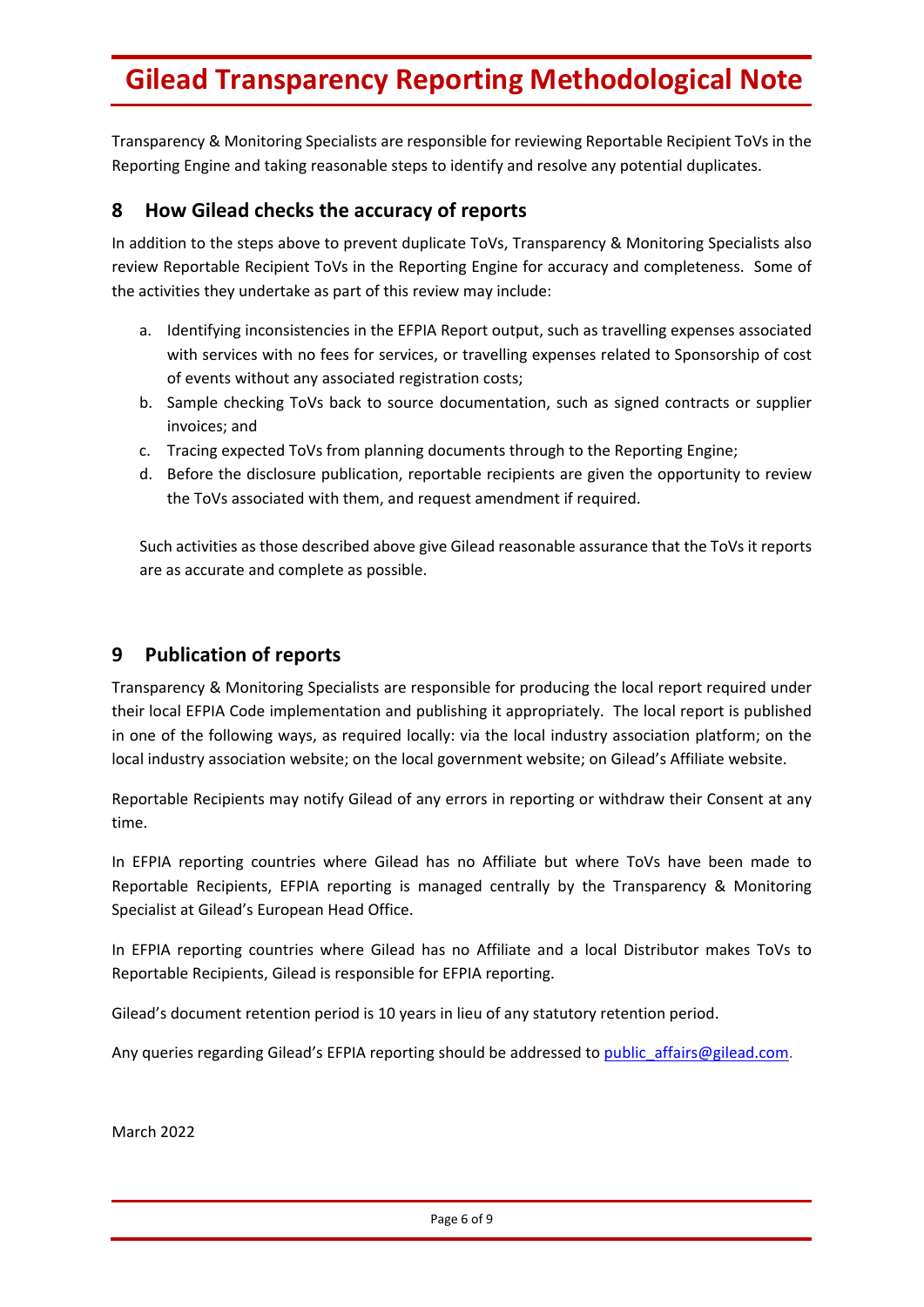## **10 Glossary**

This glossary includes the technical definitions of all terms used within this methodological note, including relevant abbreviations.

| <b>Term</b>                             | <b>Meaning</b>                                                                                                                                                                                                                                                                                                                                                                                                                                            |
|-----------------------------------------|-----------------------------------------------------------------------------------------------------------------------------------------------------------------------------------------------------------------------------------------------------------------------------------------------------------------------------------------------------------------------------------------------------------------------------------------------------------|
| Consent                                 | Consent refers to the Reportable Recipient agreeing to Gilead's use and disclosure of that<br>Reportable Recipient's personal data for Data Privacy purposes.                                                                                                                                                                                                                                                                                             |
|                                         | To be valid, Consent must be given freely and must be informed.                                                                                                                                                                                                                                                                                                                                                                                           |
|                                         | For Consent to be 'informed', Gilead must tell the Reportable Recipient in advance of Consent<br>being given: (i) what personal data of that Reportable Recipient Gilead wants to collect; and (ii)<br>how Gilead intends to use that personal data.                                                                                                                                                                                                      |
|                                         | Consent can be withdrawn by the relevant Reportable Recipient at any time by giving notice to<br>Gilead.                                                                                                                                                                                                                                                                                                                                                  |
| Cross-Border Spend                      | Any payment made by one Gilead group company to a payee (Reportable Recipient) who is<br>reportable by another Gilead Affiliate (e.g. a payment made by the UK Affiliate to a German<br>HCP is reportable by Gilead Germany).                                                                                                                                                                                                                             |
| Data Privacy / Data<br>Protection       | The laws relating to processing of personal data (information relating to an identifiable person),<br>including General Data Protection Regulation (GDPR) and national legislation implementing the<br>same.                                                                                                                                                                                                                                              |
| Transparency & Monitoring<br>Specialist | The Transparency & Monitoring Specialist is the individual in each Gilead Affiliate who is<br>responsible for:                                                                                                                                                                                                                                                                                                                                            |
|                                         | generating, maintaining and publishing disclosure reports<br>$\bullet$                                                                                                                                                                                                                                                                                                                                                                                    |
|                                         | co-ordinating communications with Reportable Recipients and taking appropriate<br>$\bullet$<br>action to resolve any identified issues                                                                                                                                                                                                                                                                                                                    |
| <b>Direct Spend</b>                     | Direct spend means all <b>Transfers of Value</b> to a Reportable Recipient made directly by Gilead.<br>In other words, all sums paid by Gilead directly to a Reportable Recipient. This spend is<br>recorded in Gilead's ERP (finance) system.                                                                                                                                                                                                            |
|                                         | See also Indirect Spend.                                                                                                                                                                                                                                                                                                                                                                                                                                  |
| Disclosure Code                         | See EFPIA Code.                                                                                                                                                                                                                                                                                                                                                                                                                                           |
| Donation                                | Philanthropic payment to a registered charity.                                                                                                                                                                                                                                                                                                                                                                                                            |
| EFPIA                                   | EFPIA or the 'European Federation of Pharmaceutical Industries and Associations' is the body<br>that represents the pharmaceutical industry in Europe. Further information can be found here.                                                                                                                                                                                                                                                             |
| <b>EFPIA Code</b>                       | The EFPIA Code constitutes the collection of ethical rules agreed by EFPIA members for the<br>Promotion of Medicinal Products to HCPs and the interactions with HCPs, HCOs and POs, with<br>the intent of guaranteeing that these activities are conducted while respecting the most<br>stringent ethical principles of professionalism and responsibility. This Code applies to all types<br>of communication and interaction (traditional and digital). |
|                                         | The requirements for Disclosure of ToVs made to HCPs, HCOs and POs is part of the EFPIA Code.<br>More details can be found here                                                                                                                                                                                                                                                                                                                           |
| <b>EFPIA Report</b>                     | The local report of ToVs to Reportable Recipients as required by the EFPIA Code.                                                                                                                                                                                                                                                                                                                                                                          |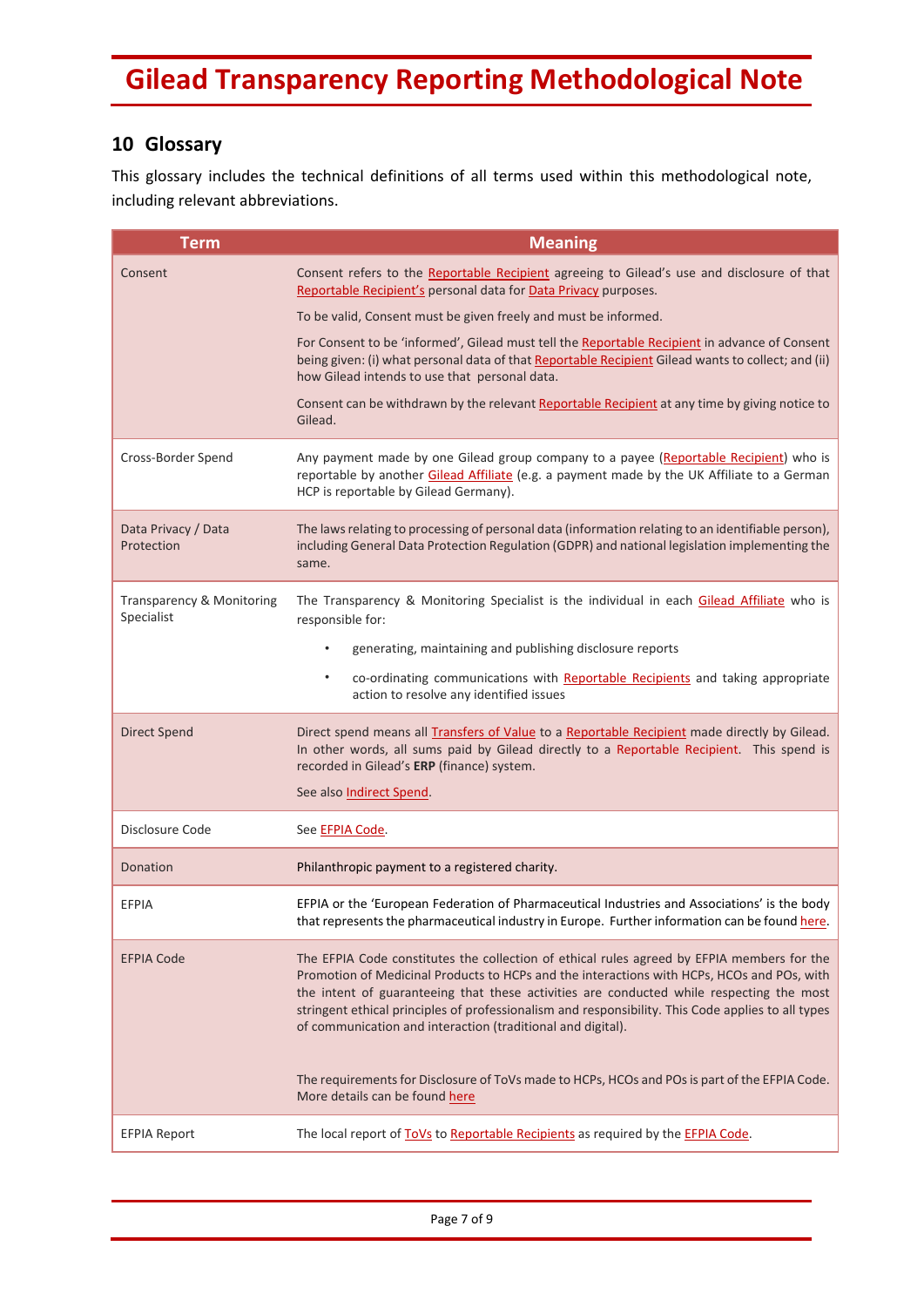| <b>Enterprise Resource</b><br>Planning (ERP) | The system that enables Gilead to generate and manage purchase orders, invoices and other<br>key business documents.                                                                                                                                                                                                                                                                                                               |
|----------------------------------------------|------------------------------------------------------------------------------------------------------------------------------------------------------------------------------------------------------------------------------------------------------------------------------------------------------------------------------------------------------------------------------------------------------------------------------------|
| Gilead                                       | Gilead Sciences Inc. and its <b>Affiliates</b> .                                                                                                                                                                                                                                                                                                                                                                                   |
| <b>Gilead Affiliate</b>                      | Any Gilead group company in any country, including those outside the EFPIA remit.                                                                                                                                                                                                                                                                                                                                                  |
| Grant                                        | Funding given to independent organisations, such as HCOs, for particular projects.                                                                                                                                                                                                                                                                                                                                                 |
| <b>Healthcare Organisation</b>               | The definition given in the EFPIA Code is:                                                                                                                                                                                                                                                                                                                                                                                         |
| (HCO)                                        | "any legal person/entity                                                                                                                                                                                                                                                                                                                                                                                                           |
|                                              | (i)<br>that is a healthcare, medical or scientific association or organisation<br>(irrespective of the legal or organisational form) such as a hospital, clinic,<br>foundation, university or other teaching institution or learned society<br>(except for POs within the scope of article 21) whose business address,<br>place of incorporation or primary place of operation is in Europe or                                     |
|                                              | (ii)<br>through which one or more HCPs provide services.                                                                                                                                                                                                                                                                                                                                                                           |
| <b>Healthcare Professional</b>               | The definition given in the <b>EFPIA Code</b> is:                                                                                                                                                                                                                                                                                                                                                                                  |
| (HCP)                                        | "any natural person that is a member of the medical, dental, pharmacy or nursing professions<br>or any other person who, in the course of his/her professional activities, may prescribe,<br>purchase, supply, recommend or administer a Medicinal Product and whose primary practice,<br>principal professional address or place of incorporation is in Europe For the purpose of this<br>Code, the definition of HCPs includes : |
|                                              | (i)<br>any official or employee of a government, agency or other organisation (whether in<br>the public or private sector) that may prescribe, purchase, supply, recommend or<br>administer Medicinal Products and;                                                                                                                                                                                                                |
|                                              | (ii)<br>any employee of a Member Company whose primary occupation is that of a<br>practising HCP,                                                                                                                                                                                                                                                                                                                                  |
|                                              | but excludes:                                                                                                                                                                                                                                                                                                                                                                                                                      |
|                                              | (x)<br>all other employees of a Member Company; and                                                                                                                                                                                                                                                                                                                                                                                |
|                                              | a wholesaler or distributor of medicinal products."<br>(y)                                                                                                                                                                                                                                                                                                                                                                         |
| <b>Indirect Spend</b>                        | Indirect spend means all Transfers of Value to a Reportable Recipient which are made by a<br>Third Party Vendor on Gilead's behalf.                                                                                                                                                                                                                                                                                                |
| <b>Investigator Sponsored</b><br>Research    | Research may be undertaken by individual HCPs and / or HCOs where they would like to<br>investigate a particular aspect of a Gilead medicine. Gilead may choose to support this research<br>by paying a Grant to the relevant HCO.                                                                                                                                                                                                 |
| Patient Organisation (PO)                    | Patient organisations are not-for-profit organisations (including the umbrella organisations to<br>which they belong), mainly composed of patients and/or caregivers, that represent and/or<br>support the needs of patients and/or caregivers.                                                                                                                                                                                    |
|                                              | Some Non-for-Profit Organisations (NGOs) that do not identify as 'Patient Organisations' may<br>receive funding from Gilead to support specific projects which directly support the needs of<br>patients within the scope of Gilead's therapeutic areas. Gilead considers that this funding<br>qualifies as a reportable ToV and has therefore reported against the NGO under these<br>circumstances.                              |
|                                              | Different countries may be required to follow varying legal definitions as to what qualifies an<br>organisation to be identified as a 'Patient Organisation', or whether it is considered an HCO.<br>Please refer to the individual country methodological note for further clarification.                                                                                                                                         |